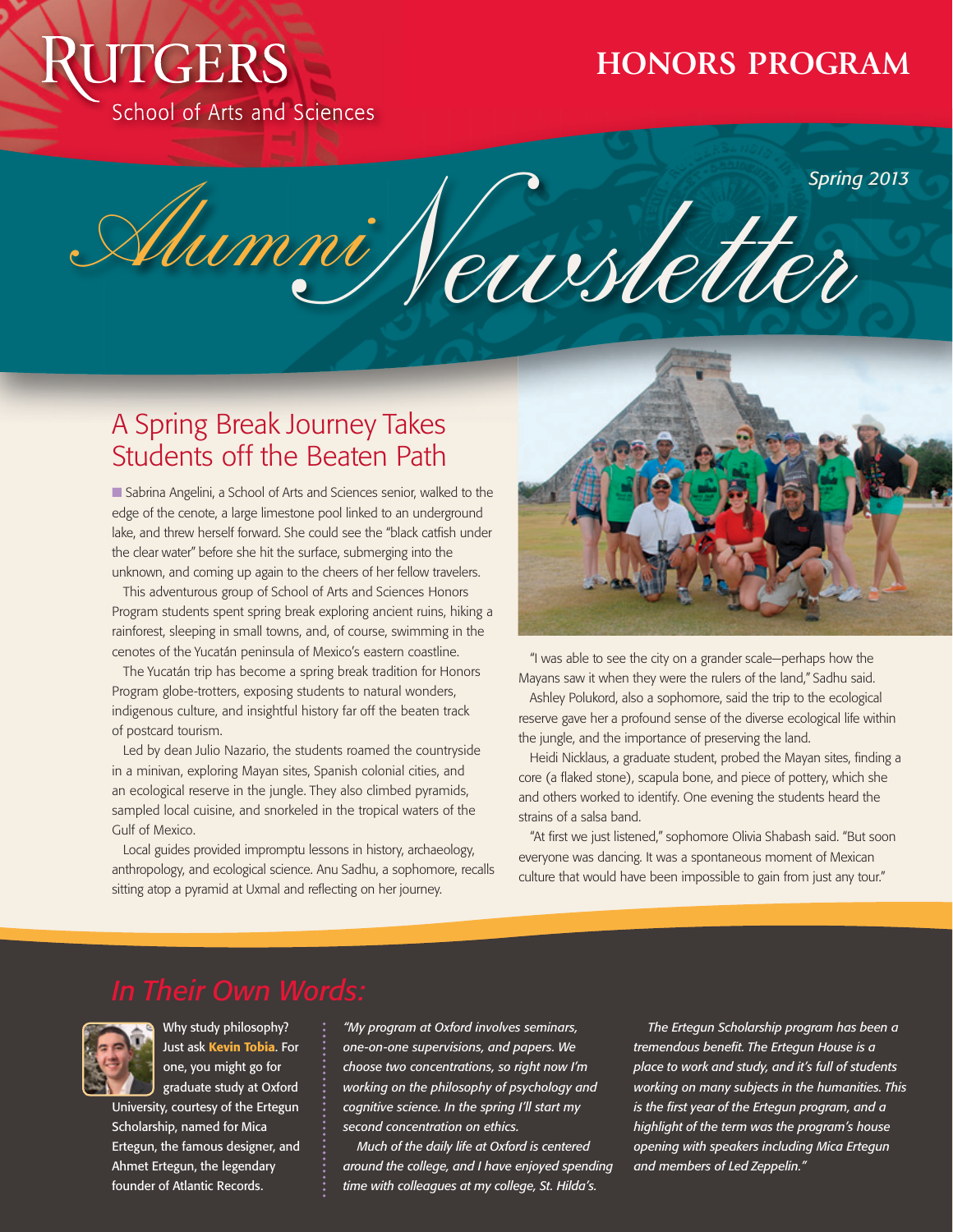### Message from the Dean

wind for the Honors Program, pulling through the historic challenges of Hurricane Sandy and continuing to



build new initiatives for our exceptional students. This newsletter surveys just some of the excitement:

a special event for our Summer Reading Program with renowned author Rebecca Skloot; dazzling overseas study and adventure travel in the Yucatán; and new faculty-student mentor research collaborations. You'll read portraits of the young talents coming out of the program as they launch into advanced study and professional careers. Of course, we are especially featuring you—our graduates—to whom the Honors Alumni Newsletter is dedicated. We encourage you to be involved with mentoring students and to connect with each other around the world and across the generations. To this end, we invite you to be active in founding an official Honors Program charter group, run by alumni, to set the direction for our collaborations. Please contact us. We also look forward to seeing you at the annual Honors Alumni Gathering on Saturday, May 18, 2013.

Best always,



Matt Matsuda

### Welcoming the Artist in Everyone: So far, this year has been a whirl-<br>Welcomming and Artists Collective Softer Honors Program pulling Coffeehouse and Artists Collective

 $\blacksquare$  Most days, the white clapboard Honors house at College Avenue and Hamilton Street is a quiet enclave of academic offices. But once a month it

becomes a hip nightspot. The Honors Coffeehouse is packed with singers, songwriters, musicians, poets, and spoken-word performers—all students in the Honors Program. They come for the chance to try out their latest works, as well as old favorites, before an enthusiastic and supportive community.

A "no judgment" spirit reigns: a virtuoso cellist is followed by a pop singer and a slam poet. A masterly finger-picker opens up for someone who just learned to play a few notes; trained a capella voices harmonize with shy first-timers.



The same do-it-yourself ethos pervades dean Julio Nazario's Artists Collective at the Honors house. The students draw, shade, concentrate,

> and laugh their way through renderings of patiently posed live models. The experience also includes heady discussions of art, politics, and philosophy, and twice-a-semester displays of their work.

In addition, students occasionally accompany Nazario on trips to the Metropolitan Museum of Art

and the Museum of Illustration and Cartoons. They stop for lunch at the legendary Katz's Delicatessen, engaging in debates about modernism between bites of their pastrami and Reuben sandwiches.

### Acclaimed Science Writer Inspires Students and Spurs Discussion

I Irada Yunusova wasn't sure what to expect from the lecture by *The Immortal Life of Henrietta Lacks* author Rebecca Skloot. But Skloot's appearance last fall at Rutgers left a powerful impression on Yunusova and her fellow students in the Honors Program.

"I found it very inspirational," said Yunusova, a first-year student. "I've never met an author before and it was great how people had the opportunity to discuss with her their experiences with her book and ask her questions." Skloot, whose book has become a global phenomenon, regaled the audience with tales of her wayward childhood and the science teacher who changed her life.

"It was interesting to hear how a 'normal' person who had similar college issues to the average student became interested in Henrietta Lacks's story," honors student Bo Tang said. Skloot, in turn, was impressed by her audience. "I heard four questions that I'd never gotten before, and that's amazing," she said afterward.

Her book traces the story of a young African-American woman who died of cancer in 1951, yet whose

cells, taken by a medical researcher, have proven "immortal" and formed the basis for hundreds of scientific breakthroughs in polio, antiretroviral, and cancer research.

*The Immortal Life of Henrietta Lacks* was well known to the SAS honors community. The lecture and book signing were the culmination of a summer reading program in which all incoming

> students read the book and engaged in online and in-person discussions.

> > Students contributed to a blog that garnered more than 1,700 commentaries on medicine, history, ethics, race, and the roles of writers and journalists.

"The summer reading program helps build a small community within

our large university," said dean Karen Dentler. "It assists students with their transition to college and creates a common intellectual experience." Indeed, the books are selected by students, faculty, and staff rather than an administrative committee. Anyone who loves to read can make a pitch.

Check out our website sashonors.rutgers.edu in June to learn what we are reading this summer!

The summer reading program helps build a small community within our large university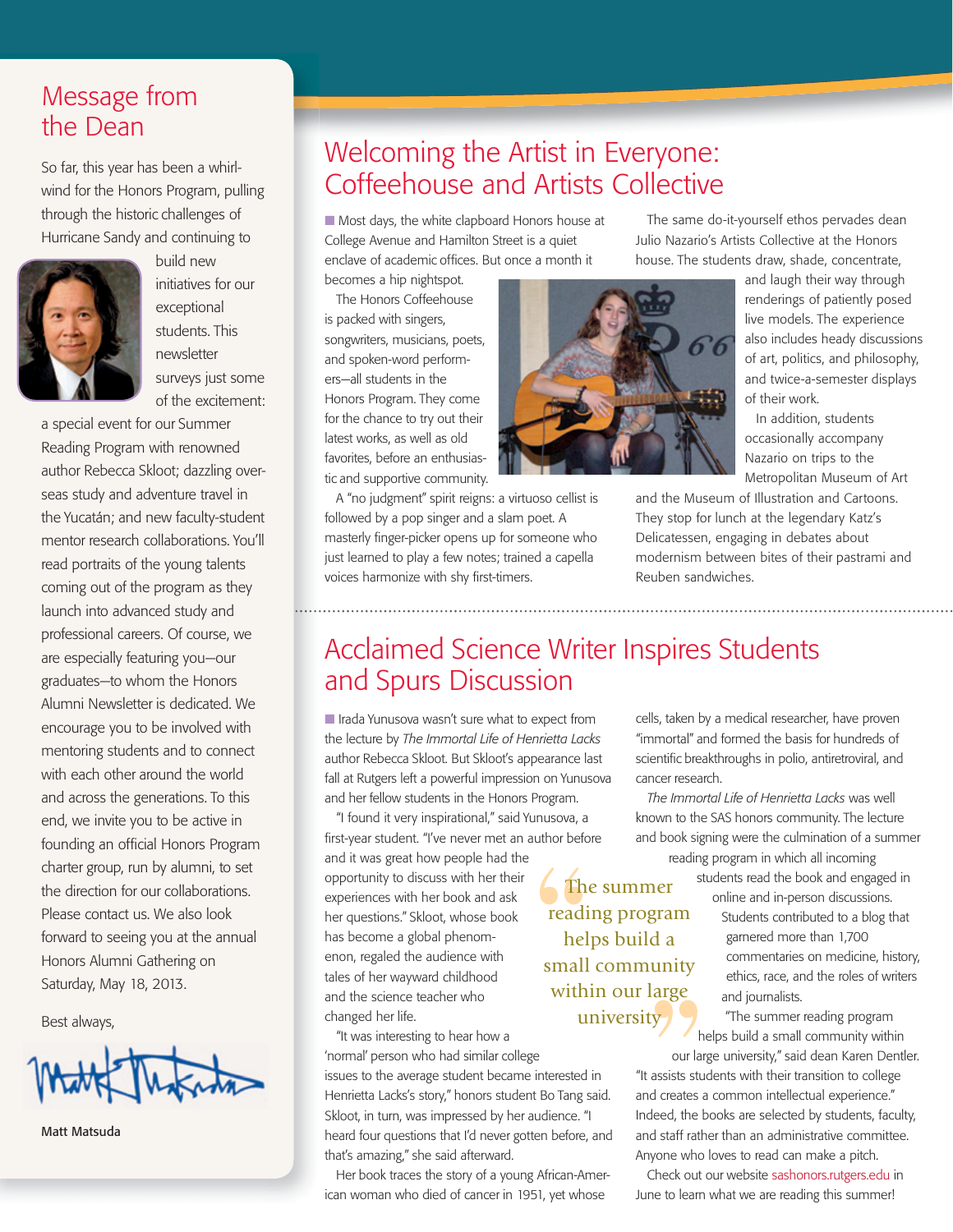### Inside the Honors Program Mentoring Experience

One of the hallmarks of the Honors Program is its ability to provide students with access to internationally renowned scholars from every discipline.

#### **Mentoring the Medical Professionals of the Future**

■ Paul Dicker, an obstetrician/gynecologist and a Rutgers University honors alumnus, is always on call. A hospital may need him to perform an emergency procedure, or he may be hearing from one of the new mothers whose baby he



just delivered. But he always finds time to give back to Rutgers.

On Saturdays in the autumn, he's usually at High Point Solutions Stadium cheering on the Scarlet Knights. And every month he takes

School of Arts and Sciences Honors Program students out to dinner in New Brunswick. Over rice and hummus, or chicken kebabs, Dicker and the students discuss all manner of subjects – from health care reform to the writings of surgeon and journalist Atul Gawande.

The students particularly enjoy hearing Dicker talk about his own journey from anxious premed to one of *New Jersey Monthly*'s top doctors.

"He gives amazing advice," said Zahra Khan, a first-year student. "A couple of pearls of wisdom that he shared with us hit me really hard, and I still felt the impact as I drove home."

Junior Harsh Shah agreed. "Dr. Dicker is easy to talk to," he said. "He keeps everyone involved and asks us meaningful questions."

Dicker, a 1988 graduate of Rutgers College, received his medical degree from the New York University School of Medicine. He has a thriving practice in Westwood, New Jersey, the Center for Women's Health, which is part of a larger network of women's health providers, Lifeline Medical Associates.

Dicker said he feels grateful to Rutgers. "I had an absolutely phenomenal experience at Rutgers," he said. "It prepared me so well for my medical work." He relishes any opportunity to encourage and support the next generation of doctors.

"It's an honor to help the physicians of tomorrow," he said. "The students show a tremendous commitment, and if there is any small part I can play that's going to make the experience more fulfilling for them, then I am happy to do it."

More recently, he has organized "shadowing" opportunities in which students follow doctors on their rounds. Junior Geetika Baghel shadowed Dicker last December at a Paramus, New Jersey, medical facility affiliated with Valley Hospital.

"Although I have shadowed doctors before, this experience stands out from the rest," Baghel said. "With Dr. Dicker, shadowing becomes an

### *SAS Honors Program by the Numbers*



Number of seniors graduated in May 2012





percent of those who graduated in May 2012 did so in four years

applied science. It was one of the most fulfilling learning experiences I have had this semester."

#### **Expanding and Enhancing the Undergraduate Experience**

#### Professor John Krenos and Melissa Pamula

In the fall of 2008. Melissa Pamula was a nervous first-year student, afraid of getting lost in the crowd. Today she is all smiles, and a

member of a prestigious cohort of young Ph.D./M.D. candidates and molecular biology and biochemistry researchers at Rockefeller University in New York City.



As an Honors Program

student at Rutgers, Pamula found a wise and supportive mentor in John Krenos, the distinguished professor of chemistry.

"Every time Professor Krenos and I met, I learned something new about the department, the Honors Program, or Rutgers that helped me make decisions and prepare for my future," Pamula said.

More than an academic coach, Krenos was a "profound resource," who advised her on courses, helped her forge professional connections, and wrote recommendations, Pamula said. He'd take his mentees for group lunches and listen to their hopes, dreams, and fears.

Krenos is modest about his contributions. "I think I helped round off the edges and connected her to students not in her major," he said. "That really is the essence of the mentor program. It is really beyond the major."

*Continued on back, see Inside Mentoring Experience*



During her time at Rutgers, Anita Kambhampati double majored in public health and political science, and wrote a

senior thesis entitled "The Impacts of Celebrity Humanitarianism on Post-Earthquake Haiti." Now a master's public health student at Emory University, she reflects on her years in the SAS Honors Program.

*"Being in the honors program was a key part of my Rutgers education. It allowed me to be a part of a community, through trips to the Cloisters and the Camden Aquarium, classes like Colloquium, and my experiences living in Brett Hall. I was also an Honors Ambassador and Peer Mentor, which allowed me to help incoming students transition to the school.* 

*I served in the Rutgers chapter of the Founda-*

*tion for the International Medical Relief of Children and volunteered at a medical clinic in Costa* 

Do you have a story to share about your time at Rutgers, or since? Please let us know at honors@sas.rutgers.edu.

*Rica. My participation in these activities as well as my education in the honors program led to my pursuit of a master's in public health and global health and infectious diseases at Emory University's Rollins School of Public Health."*